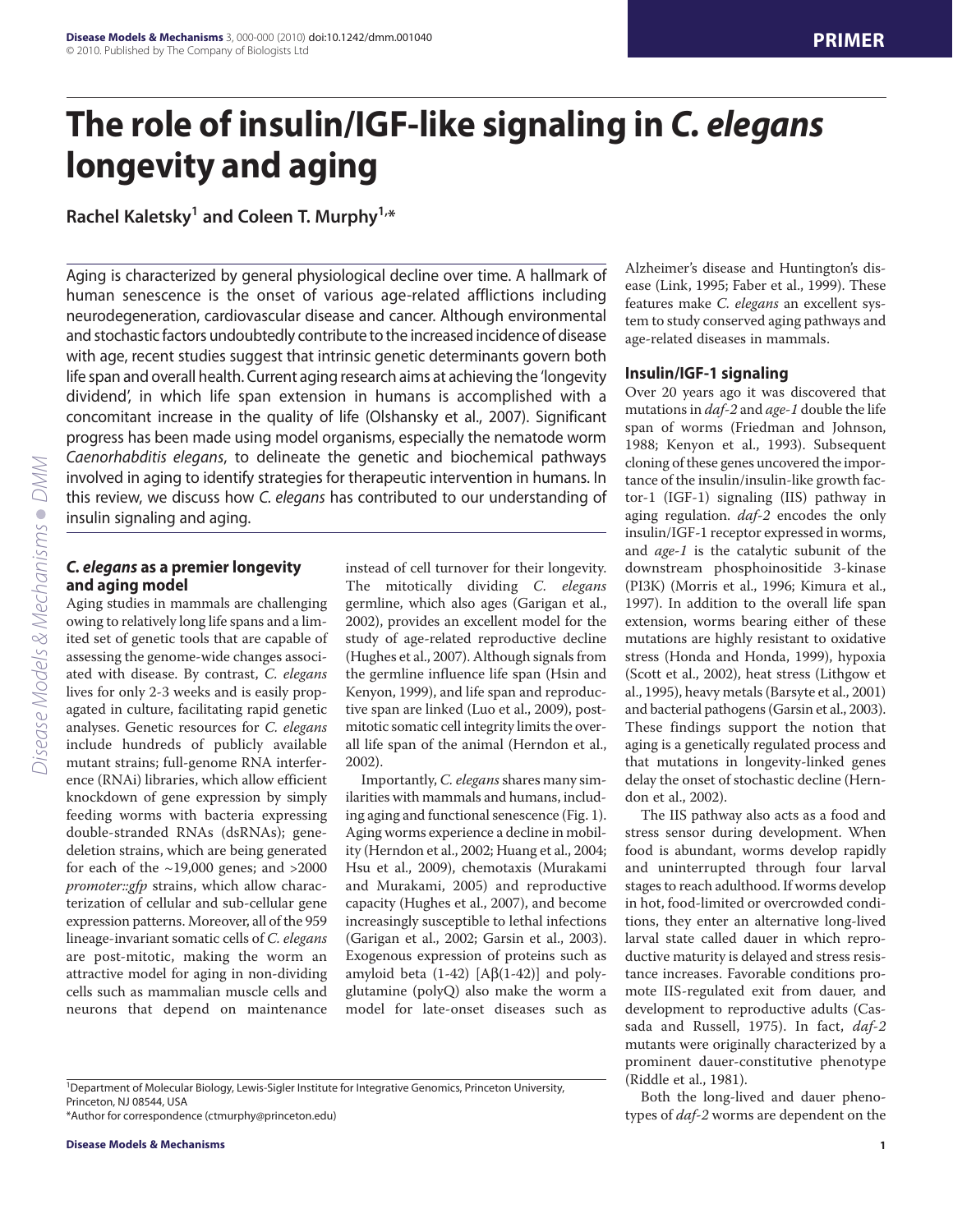

**Fig. 1. Signs of aging in** *C. elegans***.** (A,B) The gross morphology of youthful day 5 adult worms (A) compared with aged day 16 worms (B) is strikingly different. Aging in old worms is accompanied by declines in mobility, and the ability to sense and respond to environmental stimuli. (C) Lipofuscin accumulation in a day 16 adult worm. Lipofuscin, meaning 'dark fat', accumulates in cells with age and serves as an autofluorescent aging biomarker in both worms and humans.

downstream forkhead transcription factor DAF-16 (Riddle et al., 1981; Kenyon et al., 1993). Briefly, signaling through DAF-2 activates PI3K, which leads to the phosphorylation of DAF-16 and its inactivation by nuclear exclusion. In the absence of IIS or in *daf-2* or *age-1* mutants, DAF-16 enters the nucleus and enacts a transcriptional program that doubles worm life span (Lin et al., 1997; Ogg et al., 1997; Lee et al., 2001). Loss of *daf-2* or *age-1* also slows the agerelated declines described above (Herndon et al., 2002; Huang et al., 2004; Garigan et al., 2002; Garsin et al., 2003); thus, the IIS pathway regulates longevity through its modulation of aging processes. This inverse correlation between aging phenotypes and survival allows the study of aging through evaluation of life span.

IIS is an evolutionarily conserved pathway that regulates life span across many species. *Drosophila melanogaster*, like *C. elegans*, has a single insulin-like receptor (*dInR*) that, when mutated, extends life span in a manner that is dependent on its *daf-16* homolog, *dFOXO* (also known as *foxo*) (Tatar et al., 2001). Overexpression of *dFOXO* exclusively in the fat body (Hwangbo et al., 2004), or mutation of the insulin receptor substrate protein *chico*, similarly extends life span (Clancy et al., 2001). Mammals encode several *daf-2* homologs [IGF-1 receptor (IGF-1R), insulin

receptor (IR)-A and IR-B] that display even greater complexity in their ability to form multiple homodimer and heterodimer pairs (Benyoucef et al., 2007). Despite these differences in insulin receptor expression, the functional consequences are similar, as reduced IIS extends life span in multiple mammalian species. Longevity in dogs is inversely proportional to body size (Greer et al., 2007). Interestingly, a single nucleotide polymorphism in IGF-1 is associated with small size, suggesting that IIS influences aging in dogs (Sutter et al., 2007). Heterozygous IGF-1R knockout mice are long-lived (Holzenberger et al., 2003), and adipose tissue-specific insulin receptor knockout (FIRKO) mice also exhibit increases in life span (Bluher et al., 2003). Further evidence comes from studies of the klotho (*Kl*) gene, which appears to regulate insulin sensitivity. Klotho knockout mice exhibit symptoms of enhanced aging, whereas overexpression of klotho results in repressed IIS and, consequently, life span extension (Kuro-o et al., 1997; Kurosu et al., 2005).

Recent studies suggest that IIS and aging are coordinated processes in humans as well. Variants of klotho in humans (*KL-VS*) are associated with age (Arking et al., 2002). Moreover, genetic variations in IIS pathway components are linked to long life (Pawlikowska et al., 2009). Mutations in a human *daf-16* homolog, *FOXO3a*, are linked to increased longevity (Willcox et al., 2008; Anselmi et al., 2009; Flachsbart et al., 2009). Long-lived men who are homozygous for the *FOXO3a GG* genotype also display greater insulin sensitivity (Willcox et al., 2008). In addition, IGF-1R mutations are highly represented in populations of centenarians (Suh et al., 2008). The highly conserved functional nature of IIS between worms, flies and mammals, including humans, demonstrates that findings from *C. elegans* can contribute greatly to our understanding of aging in higher organisms.

#### **Transcriptional regulation of aging**

Understanding the molecular nature of aging requires identification of the transcriptional and cellular changes that occur as a consequence of IIS and, in particular, DAF-16/FOXO activity. Genome-wide analyses of DAF-16 targets in *C. elegans* have contributed to our knowledge of how life extension is achieved in the worm. It

is likely that some of these genes will also influence mammalian life span, with the goal being to identify targets for the treatment of aging and age-associated diseases.

Several approaches have been used to identify DAF-16 downstream targets, including bioinformatics, chromatin immunoprecipitation (chIP) and serial analysis of gene expression (SAGE) (Lee et al., 2003; Halaschek-Wiener et al., 2005; Oh et al., 2005). However, the greatest wealth of data was generated using unbiased microarray analyses. A comparison of *daf-2* and *daf-2/daf-16* RNAi-treated or mutant worms revealed that both activation and repression of many genes is required for longevity (Murphy et al., 2003). In fact, no single DAF-16 target that has been tested can recapitulate the long-lived phenotype of *daf-2* worms (Murphy et al., 2003), suggesting that many disparate cellular pathways are regulated in concert to extend life span (Murphy et al., 2003; McElwee et al., 2004).

Microarray analyses identified several genes that were expected to be involved in stress response, including *sod-3* (manganese superoxide dismutase), *mtl-1* (metallothionein), *ctl-1* (catalase) and *hsp-16.2* (heat shock protein), which were upregulated in *daf-2* mutants, as well as several novel categories of gene that had not been previously associated with life span extension (Murphy et al., 2003; McElwee et al., 2004). Pathogen resistance factors, cytochrome P450s, and various steroid, lipid and carbohydrate metabolism genes are all upregulated by DAF-16 (Murphy et al., 2003). Several other gene classes are conversely repressed by DAF-16, including some involved in neuronal signaling, apolipoprotein binding, RNA binding, DNA replication and protein turnover (Murphy et al., 2003). These genes antagonize life span and are accordingly downregulated in *daf-2* mutants. Many uncharacterized life span-enhancing or shortening genes were also revealed in these studies, suggesting that additional pathways influencing longevity remain undiscovered (Murphy et al., 2003).

It is currently unknown whether the DAF-16/FOXO-dependent transcriptional changes that have been observed in worms are recapitulated in Drosophila and mammals. Although some longevity mechanisms will prove specific to *C. elegans*, several similarities in known FOXO targets across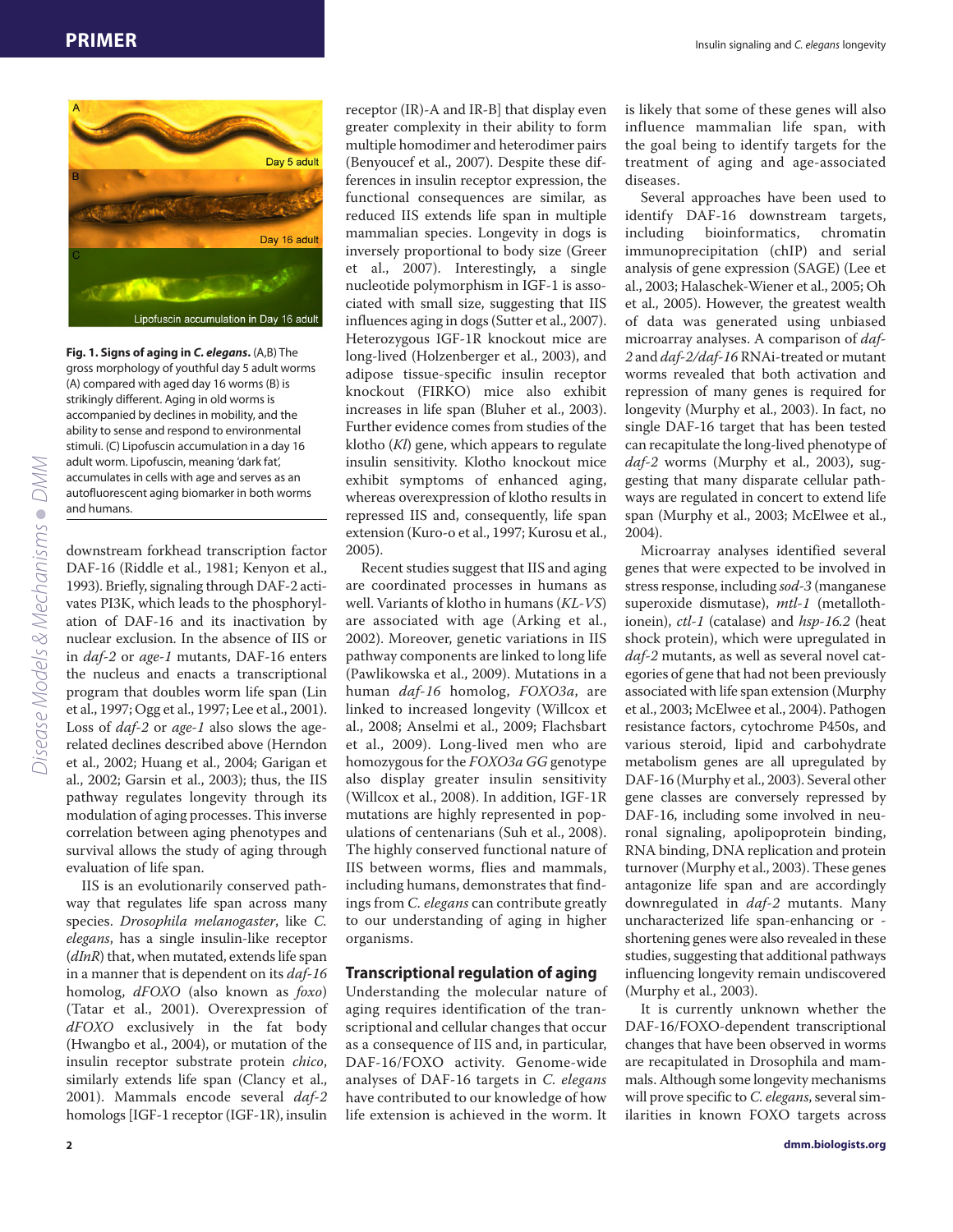# **Advantages of using** *C. elegans* **to study aging and age-related diseases**

- Short life span and powerful genetic tools permit facile study of molecular factors and pathways underlying aging
- The insulin/insulin-like growth factor-1 signaling (IIS) pathway, a master regulator of aging in worms, is highly conserved in higher organisms including humans
- Worms exhibit many physical and behavioral traits that decline with age, facilitating the study of many late-onset diseases
- Genetic and small molecule drug screens in worm aging models will probably provide important clues towards understanding aging mechanisms and the discovery of novel disease treatment options

species suggest that the life span-extending pathways identified in worms will extend to many organisms.

## **Endocrine signaling and tissue specificity**

*C. elegans* encodes ~40 insulin-like molecules (INS) that are expressed primarily in neurons, although a few are also expressed in the intestine (Pierce et al., 2001; Li et al., 2003; Murphy et al., 2003; Murphy et al., 2007). Worm insulins act as either DAF-2 agonists (such as INS-7 and DAF-28) or antagonists (INS-1 and INS-18), and it has been proposed that INS act in opposing pairs to regulate IIS in response to environmental signals (Murphy et al., 2007). Insulins are secreted from tissues and have both autocrine and paracrine effects that modulate DAF-2 signaling. Recent evidence also suggests that INSs have endocrine effects on IIS that influence the coordination of aging throughout the body (Murphy et al., 2007). For example, laser ablation of sensory taste neurons extends life span in a *daf-16*-dependent manner, indicating that environmental signals in one tissue influence the state of aging elsewhere (Alcedo and Kenyon, 2004).

In a current model of IIS endocrine signaling, environmental cues trigger the release of INS and other hormones from

sensory neurons that subsequently regulate IIS in peripheral tissues. The central nervous system (CNS), intestine and gonad respond by producing secondary hormones that modulate DAF-16 activity in the entire worm. *daf-2* and *age-1* expression are required in the nervous system for non-cellautonomous regulation of IIS. Mosaic worms that have lost *daf-2* activity solely in a subset of neurons are long-lived (Apfeld and Kenyon, 1998). Neuronal expression of wild-type *age-1* or *daf-2* in their respective mutant backgrounds is both necessary and sufficient to restore normal life span of long-lived mutants (Wolkow et al., 2000).

The tissue-specific requirement for *daf-16* is markedly different. Neuronal *daf-16* expression in a *daf-16;daf-2* background resulted in a small (5-20%) extension of life span, whereas *daf-16* rescue in the intestine, which serves as the worm's adipose tissue, partially recapitulated the long-lived phenotype (50-60%) (Libina et al., 2003). However, *daf-2* mutants expressing only nonintestinal *daf-16* also exhibited substantially extended life span (70-80% over background) (Libina et al., 2003). Furthermore, reconstitution of both neuronal and intestinal *daf-16* in *daf-16;age-1* mutants produces an additive effect on life span, suggesting that multiple sources of DAF-16 activity regulate aging (Iser et al., 2007).

Similarly, adipose tissue and the nervous system play a role in aging regulation in mice and flies. Fat-specific insulin receptor knockout (FIRKO) mice and flies expressing dFOXO in the fat body have increased longevity (Bluher et al., 2003; Hwangbo et al., 2004). Mice lacking neuronal IGF-1 receptors or insulin receptor substrate-2 (Irs2) are similarly long-lived (Taguchi et al., 2007; Kappeler et al., 2008).

Observations that *daf-16* expression in the worm intestine affects DAF-16 activity in distant tissues, and the discovery that DAF-16 regulates the expression of insulinlike peptides, led to the discovery of a positive feedback loop (Libina et al., 2003; Murphy et al., 2003). RNAi knockdown of the DAF-2 agonist *ins-7* extends life span (Murphy et al., 2003). In a process termed FOXOto-FOXO signaling, DAF-16 represses expression of *ins-7* in the worm intestine. Lower INS-7 levels reduce DAF-2 activity in the entire worm, propagating DAF-2/DAF-16 signaling (Murphy et al., 2007). Endocrine regulation of aging is probably not unique to *C. elegans*. Several lines of evidence suggest that Drosophila neuronally derived insulin-like peptides (dILPs) act in peripheral tissues to influence IIS and aging (Hwangbo et al., 2004; Broughton et al., 2005; Bauer et al., 2007; Geminard et al., 2009). Moreover, mice with defects in growth hormone and reduced IGF-1 signaling are long-lived (Flurkey et al., 2001; Holzenberger et al., 2003).

#### *C. elegans* **as a model for agerelated diseases**

The study of *C. elegans* provides a unique opportunity to model the complex genetics and biochemistry of several age-associated diseases in addition to the study of overall longevity. Systems have been developed for the study of Alzheimer's disease [human A $\beta$ (1-42), Tau] (Link, 1995; Kraemer et al., 2003), Parkinson's disease ( $\alpha$ -synuclein) (Lakso et al., 2003), Huntington's disease (polyQ) (Faber et al., 1999), amyotrophic lateral sclerosis (ALS) (*sod-1*) (Wang et al., 2009), Hutchinson-Gilford progeria syndrome (nuclear lamin) (Haithcock et al., 2005), cancer (ionization-induced apoptosis) (Bergamaschi et al., 2003) and diabetes (Schulz et al., 2007; Lee, 2009). Mutations in IIS appear to ameliorate the toxic effects of  $A\beta(1-42)$  and polyQ (Morley et al., 2002; Hsu et al., 2003; Florez-McClure et al., 2007). These findings demonstrate promise for identifying genes that influence disease outcomes. As additional disease models are established and specific genetic targets are identified, drug screens will facilitate the discovery of novel therapeutics. Such screens have successfully uncovered drugs that extend life span in worms (Petrascheck et al., 2007).

## **Conclusions**

There is a continual search for genetic factors that influence both overall aging and the onset and progression of age-related diseases. The linkage of IIS to aging using the simple worm model *C. elegans* has laid the foundation for detailed molecular studies aimed at understanding and modulating longevity. Using disease models and drug screens, new findings in the worm can be tested in mammals with the goal of improving the extent and quality of life in humans. Such an achievement would have profound health, social and economic impacts on society.

#### **COMPETING INTERESTS**

The authors declare no competing financial interests.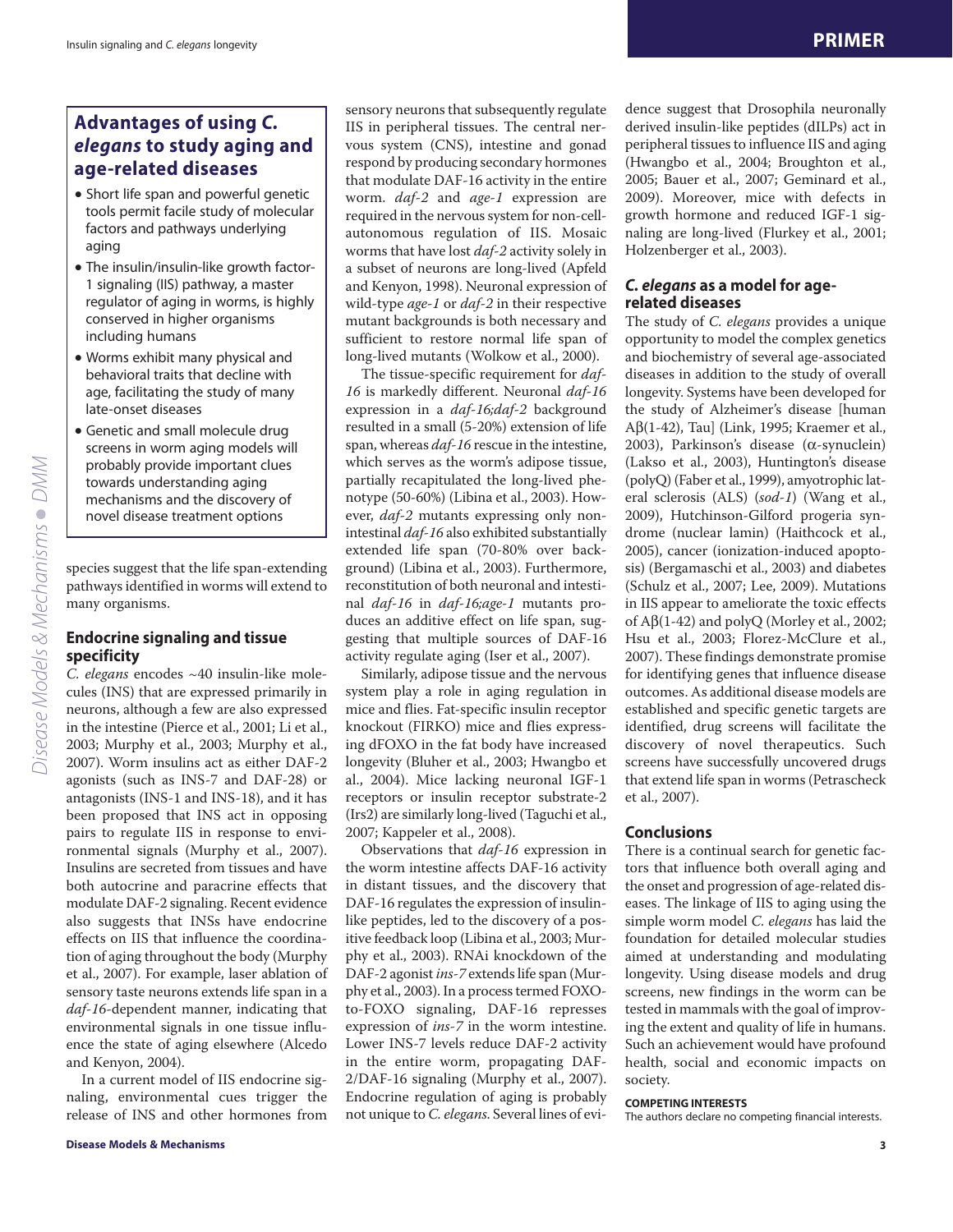#### **REFERENCES**

- **Alcedo, J. and Kenyon, C.** (2004). Regulation of C. elegans longevity by specific gustatory and olfactory neurons. *Neuron* **41**, 45-55.
- **Anselmi, C. V., Malovini, A., Roncarati, R., Novelli, V., Villa, F., Condorelli, G., Bellazzi, R. and Puca, A. A.** (2009). Association of the FOXO3A locus with extreme longevity in a southern Italian centenarian study. *Rejuvenation Res.* **12**, 95-104.
- **Apfeld, J. and Kenyon, C.** (1998). Cell nonautonomy of C. elegans daf-2 function in the regulation of diapause and life span. *Cell* **95**, 199-210.
- **Arking, D. E., Krebsova, A., Macek, M., Sr, Macek, M., Jr, Arking, A., Mian, I. S., Fried, L., Hamosh, A., Dey, S., McIntosh, I. et al.** (2002). Association of human aging with a functional variant of klotho. *Proc. Natl. Acad. Sci. USA* **99**, 856-861.
- **Barsyte, D., Lovejoy, D. A. and Lithgow, G. J.** (2001). Longevity and heavy metal resistance in daf-2 and age-1 long-lived mutants of Caenorhabditis elegans. *FASEB J.* **15**, 627-634.
- **Bauer, J. H., Chang, C., Morris, S. N., Hozier, S., Andersen, S., Waitzman, J. S. and Helfand, S. L.** (2007). Expression of dominant-negative Dmp53 in the adult fly brain inhibits insulin signaling. *Proc. Natl. Acad. Sci. USA* **104**, 13355-13360.
- **Benyoucef, S., Surinya, K. H., Hadaschik, D. and Siddle, K.** (2007). Characterization of insulin/IGF hybrid receptors: contributions of the insulin receptor L2 and Fn1 domains and the alternatively spliced exon 11 sequence to ligand binding and receptor activation. *Biochem. J.* **403**, 603-613.
- **Bergamaschi, D., Samuels, Y., O'Neil, N. J., Trigiante, G., Crook, T., Hsieh, J. K., O'Connor, D. J., Zhong, S., Campargue, I., Tomlinson, M. L. et al.** (2003). iASPP oncoprotein is a key inhibitor of p53 conserved from worm to human. *Nat. Genet.* **33**, 162-167.

**Bluher, M., Kahn, B. B. and Kahn, C. R.** (2003). Extended longevity in mice lacking the insulin receptor in adipose tissue. *Science* **299**, 572-574.

- **Broughton, S. J., Piper, M. D., Ikeya, T., Bass, T. M., Jacobson, J., Driege, Y., Martinez, P., Hafen, E., Withers, D. J., Leevers, S. J. et al.** (2005). Longer lifespan, altered metabolism, and stress resistance in Drosophila from ablation of cells making insulin-like ligands. *Proc. Natl. Acad. Sci. USA* **102**, 3105-3110.
- **Cassada, R. C. and Russell, R. L.** (1975). The dauerlarva, a post-embryonic developmental variant of the nematode Caenorhabditis elegans. *Dev. Biol.* **46**, 326- 342.
- **Clancy, D. J., Gems, D., Harshman, L. G., Oldham, S., Stocker, H., Hafen, E., Leevers, S. J. and Partridge, L.** (2001). Extension of life-span by loss of CHICO, a Drosophila insulin receptor substrate protein. *Science* **292**, 104-106.

**Faber, P. W., Alter, J. R., MacDonald, M. E. and Hart, A. C.** (1999). Polyglutamine-mediated dysfunction and apoptotic death of a Caenorhabditis elegans sensory neuron. *Proc. Natl. Acad. Sci. USA* **96**, 179-184.

- **Flachsbart, F., Caliebe, A., Kleindorp, R., Blanche, H., von Eller-Eberstein, H., Nikolaus, S., Schreiber, S. and Nebel, A.** (2009). Association of FOXO3A variation with human longevity confirmed in German centenarians. *Proc. Natl. Acad. Sci. USA* **106**, 2700-2705.
- **Florez-McClure, M. L., Hohsfield, L. A., Fonte, G., Bealor, M. T. and Link, C. D.** (2007). Decreased insulin-receptor signaling promotes the autophagic degradation of beta-amyloid peptide in C. elegans. *Autophagy* **3**, 569-580.
- **Flurkey, K., Papaconstantinou, J., Miller, R. A. and Harrison, D. E.** (2001). Lifespan extension and delayed immune and collagen aging in mutant mice with defects in growth hormone production. *Proc. Natl. Acad. Sci. USA* **98**, 6736-6741.
- **Friedman, D. B. and Johnson, T. E.** (1988). A mutation in the age-1 gene in Caenorhabditis elegans lengthens life and reduces hermaphrodite fertility. *Genetics* **118**, 75-86.
- **Garigan, D., Hsu, A. L., Fraser, A. G., Kamath, R. S., Ahringer, J. and Kenyon, C.** (2002). Genetic analysis of tissue aging in Caenorhabditis elegans: a role for heat-shock factor and bacterial proliferation. *Genetics* **161**, 1101-1112.
- **Garsin, D. A., Villanueva, J. M., Begun, J., Kim, D. H., Sifri, C. D., Calderwood, S. B., Ruvkun, G. and Ausubel, F. M.** (2003). Long-lived C. elegans daf-2 mutants are resistant to bacterial pathogens. *Science* **300**, 1921.
- **Geminard, C., Rulifson, E. J. and Leopold, P.** (2009). Remote control of insulin secretion by fat cells in Drosophila. *Cell Metab.* **10**, 199-207.

**Greer, K. A., Canterberry, S. C. and Murphy, K. E.** (2007). Statistical analysis regarding the effects of height and weight on life span of the domestic dog. *Res. Vet. Sci.* **82**, 208-214.

**Haithcock, E., Dayani, Y., Neufeld, E., Zahand, A. J., Feinstein, N., Mattout, A., Gruenbaum, Y. and Liu, J.** (2005). Age-related changes of nuclear architecture in Caenorhabditis elegans. *Proc. Natl. Acad. Sci. USA* **102**, 16690-16695.

- **Halaschek-Wiener, J., Khattra, J. S., McKay, S., Pouzyrev, A., Stott, J. M., Yang, G. S., Holt, R. A., Jones, S. J., Marra, M. A., Brooks-Wilson, A. R. et al.** (2005). Analysis of long-lived C. elegans daf-2 mutants using serial analysis of gene expression. *Genome Res.* **15**, 603-615.
- **Herndon, L. A., Schmeissner, P. J., Dudaronek, J. M., Brown, P. A., Listner, K. M., Sakano, Y., Paupard, M. C., Hall, D. H. and Driscoll, M.** (2002). Stochastic and genetic factors influence tissue-specific decline in ageing C. elegans. *Nature* **419**, 808-814.

**Holzenberger, M., Dupont, J., Ducos, B., Leneuve, P., Geloen, A., Even, P. C., Cervera, P. and Le Bouc, Y.** (2003). IGF-1 receptor regulates lifespan and resistance to oxidative stress in mice. *Nature* **421**, 182-187.

**Honda, Y. and Honda, S.** (1999). The daf-2 gene network for longevity regulates oxidative stress resistance and Mn-superoxide dismutase gene expression in Caenorhabditis elegans. *FASEB J.* **13**, 1385-1393.

**Hsin, H. and Kenyon, C.** (1999). Signals from the reproductive system regulate the lifespan of C. elegans. *Nature* **399**, 362-366.

**Hsu, A. L., Murphy, C. T. and Kenyon, C.** (2003). Regulation of aging and age-related disease by DAF-16 and heat-shock factor. *Science* **300**, 1142-1145.

**Hsu, A. L., Feng, Z., Hsieh, M. Y. and Xu, X. Z.** (2009). Identification by machine vision of the rate of motor activity decline as a lifespan predictor in C. elegans. *Neurobiol. Aging* **30**, 1498-1503.

**Huang, C., Xiong, C. and Kornfeld, K.** (2004). Measurements of age-related changes of physiological processes that predict lifespan of Caenorhabditis elegans. *Proc. Natl. Acad. Sci. USA* **101**, 8084-8089.

**Hughes, S. E., Evason, K., Xiong, C. and Kornfeld, K.** (2007). Genetic and pharmacological factors that influence reproductive aging in nematodes. *PLoS Genet.* **3**, e25.

**Hwangbo, D. S., Gershman, B., Tu, M. P., Palmer, M. and Tatar, M.** (2004). Drosophila dFOXO controls lifespan and regulates insulin signalling in brain and fat body. *Nature* **429**, 562-566.

**Iser, W. B., Gami, M. S. and Wolkow, C. A.** (2007). Insulin signaling in Caenorhabditis elegans regulates both endocrine-like and cell-autonomous outputs. *Dev. Biol.* **303**, 434-447.

**Kappeler, L., De Magalhaes Filho, C., Dupont, J., Leneuve, P., Cervera, P., Perin, L., Loudes, C., Blaise, A., Klein, R., Epelbaum, J. et al.** (2008). Brain IGF-1

receptors control mammalian growth and lifespan through a neuroendocrine mechanism. *PLoS Biol.* **6**, e254.

**Kenyon, C., Chang, J., Gensch, E., Rudner, A. and Tabtiang, R.** (1993). A C. elegans mutant that lives twice as long as wild type. *Nature* **366**, 461-464.

**Kimura, K. D., Tissenbaum, H. A., Liu, Y. and Ruvkun, G.** (1997). daf-2, an insulin receptor-like gene that regulates longevity and diapause in Caenorhabditis elegans. *Science* **277**, 942-946.

- **Kraemer, B. C., Zhang, B., Leverenz, J. B., Thomas, J. H., Trojanowski, J. Q. and Schellenberg, G. D.** (2003). Neurodegeneration and defective neurotransmission in a Caenorhabditis elegans model of tauopathy. *Proc. Natl. Acad. Sci. USA* **100**, 9980-9985.
- **Kuro-o, M., Matsumura, Y., Aizawa, H., Kawaguchi, H., Suga, T., Utsugi, T., Ohyama, Y., Kurabayashi, M., Kaname, T., Kume, E. et al.** (1997). Mutation of the mouse klotho gene leads to a syndrome resembling ageing. *Nature* **390**, 45-51.
- **Kurosu, H., Yamamoto, M., Clark, J. D., Pastor, J. V., Nandi, A., Gurnani, P., McGuinness, O. P., Chikuda, H., Yamaguchi, M., Kawaguchi, H. et al.** (2005). Suppression of aging in mice by the hormone Klotho. *Science* **309**, 1829-1833.
- **Lakso, M., Vartiainen, S., Moilanen, A. M., Sirvio, J., Thomas, J. H., Nass, R., Blakely, R. D. and Wong, G.** (2003). Dopaminergic neuronal loss and motor deficits in Caenorhabditis elegans overexpressing human alpha-synuclein. *J. Neurochem.* **86**, 165-172.
- **Lee, R. Y., Hench, J. and Ruvkun, G.** (2001). Regulation of C. elegans DAF-16 and its human ortholog FKHRL1 by the daf-2 insulin-like signaling pathway. *Curr. Biol.* **11**, 1950-1957.
- **Lee, S.-J., Murphy, C. T. and Kenyon, C.** (2009). Glucose shortens the life span of C. elegans by downregulating Aquaporin Gene Expression. *Cell Metab.* **10**, 379-391.
- **Lee, S. S., Kennedy, S., Tolonen, A. C. and Ruvkun, G.** (2003). DAF-16 target genes that control C. elegans life-span and metabolism. *Science* **300**, 644-647.
- **Li, W., Kennedy, S. G. and Ruvkun, G.** (2003). daf-28 encodes a C. elegans insulin superfamily member that is regulated by environmental cues and acts in the DAF-2 signaling pathway. *Genes Dev.* **17**, 844-858.
- **Libina, N., Berman, J. R. and Kenyon, C.** (2003). Tissuespecific activities of C. elegans DAF-16 in the regulation of lifespan. *Cell* **115**, 489-502.
- **Lin, K., Dorman, J. B., Rodan, A. and Kenyon, C.** (1997). daf-16: An HNF-3/forkhead family member that can function to double the life-span of Caenorhabditis elegans. *Science* **278**, 1319-1322.
- **Link, C. D.** (1995). Expression of human beta-amyloid peptide in transgenic Caenorhabditis elegans. *Proc. Natl. Acad. Sci. USA* **92**, 9368-9372.
- **Lithgow, G. J., White, T. M., Melov, S. and Johnson, T. E.** (1995). Thermotolerance and extended life-span conferred by single-gene mutations and induced by thermal stress. *Proc. Natl. Acad. Sci. USA* **92**, 7540-7544.
- **Luo, S., Shaw, W. M., Ashraf, J. and Murphy, C. T.** (2009). TGF-beta Sma/Mab signaling mutations uncouple reproductive aging from somatic aging. *PLoS Genet.* **5**, e1000789.
- **McElwee, J. J., Schuster, E., Blanc, E., Thomas, J. H. and Gems, D.** (2004). Shared transcriptional signature in Caenorhabditis elegans Dauer larvae and long-lived daf-2 mutants implicates detoxification system in longevity assurance. *J. Biol. Chem.* **279**, 44533-44543.

**Morley, J. F., Brignull, H. R., Weyers, J. J. and Morimoto, R. I.** (2002). The threshold for polyglutamine-expansion protein aggregation and cellular toxicity is dynamic and influenced by aging in Caenorhabditis elegans. *Proc. Natl. Acad. Sci. USA* **99**, 10417-10422.